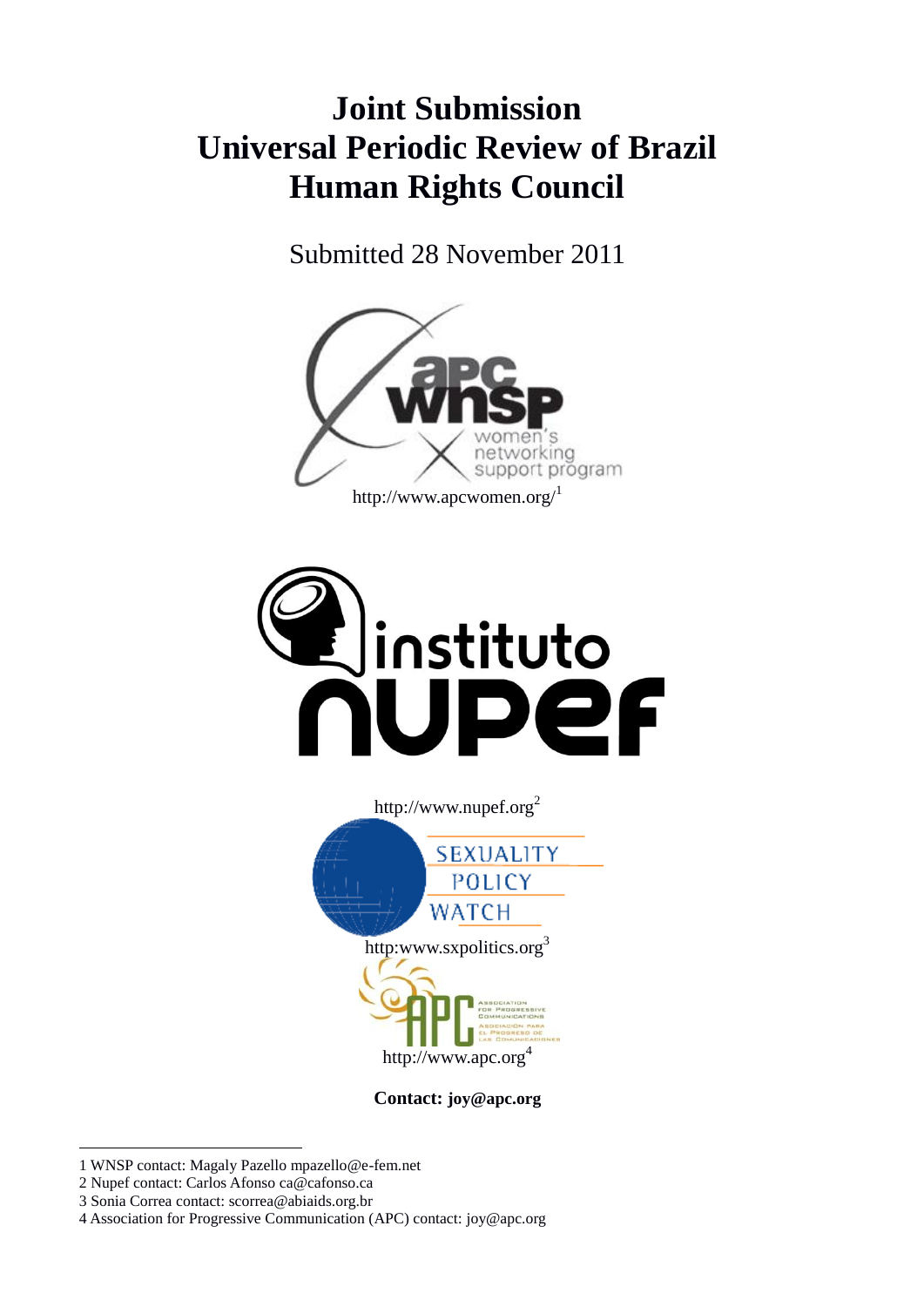# **SUBMISSION TO THE UNIVERSAL PERIODIC REVIEW OF BRAZIL 28 November 2011**

#### **Executive Summary**

1. This joint submission has been prepared by the Women's Networking and Support Programme and the Association for Progressive Communication in consultation with Instituto Nupef<sup>5</sup> and is endorsed by Sexuality Policy Watch.<sup>6</sup> The submission focuses on human rights and the internet in Brazil. It highlights areas where Brazil is doing well, specific areas of concern and makes five recommendations for follow-up and implementation.

#### **The Internet and Human Rights**

2. Human rights and the internet are referred to in the founding documents on the United Nations World Summit of the Information Society,<sup>7</sup> the Geneva Declaration of Principles<sup>8</sup> and the Internet Governance Forum.<sup>9</sup> But only during 2011 did it become clear that the UPR **must** include the promotion and protection of human rights and fundamental freedoms on the internet, particularly freedom of expression and freedom of association.<sup>10</sup> In 2011 the Human Rights Committee noted that freedom of expression (including the right to information and access to information) includes internet based expression.<sup>11</sup> Member States existing human rights obligations<sup>12</sup> therefore extend to taking steps to ensure access to the internet and that limitations or restrictions on freedom of expression comply with agreed international standards, including women's human rights.<sup>13</sup> This submission focuses on human rights monitoring, data protection, civil rights and the internet, internet governance, and proposed cybercrime laws.

# **Follow up from the first UPR Review**

3. The first UPR of Brazil did not include reference to internet related human rights issues. However, access of citizens to public information was raised $14$  and Brazil accepted the following recommendation:  $15$ 

1

<sup>5</sup> Instituto Nupef (Centre of Study and Learning) www.nupef.org.br. Nupef is a founding member of the Brazil Internet Governance Caucus.

<sup>6</sup> Sexuality Policy Watch, www.sxpolitics.org, a global forum of researchers and activists, with two secretariats including one based in Brazil.

<sup>7</sup> World Summit on the Information Society, United Nations, and International Telecommunication Union "WSIS Outcome Documents" (December 2005).

<sup>8</sup> Article 19 of the UDHR is cited in paragraph 4 of the Geneva Declaration of Principles (2003).

<sup>9</sup> http:/www./intgovforum.org

<sup>10</sup> Human Rights Committee, General Comment 34, Freedoms of Opinion and Expression, (21 July 2011, CCPR/C/GC/34).

<sup>11</sup> Ibid, para 12.

<sup>12</sup> The UPR monitors existing human rights obligations: Human Rights Council, Institution-building of the United Nations Human Rights Council (18 July 2007, A/HRC/RES/5/1, affirmed in Resolution A/HRC/RES/16/21). 13 Frank La Rue "Report of the Special Rapporteur on the promotion and protection of the right to freedom of opinion and expression" (26 April 2011, A/HRC/17/27).

<sup>14</sup> Report of the Working Group on the Universal Periodic Review, Brazil A/HRC/8/27 (previously issued as A/HRC/WG.6/1/BRA/4) at pages 6 and 15.

<sup>15</sup> Ibid, para 83 at page 15.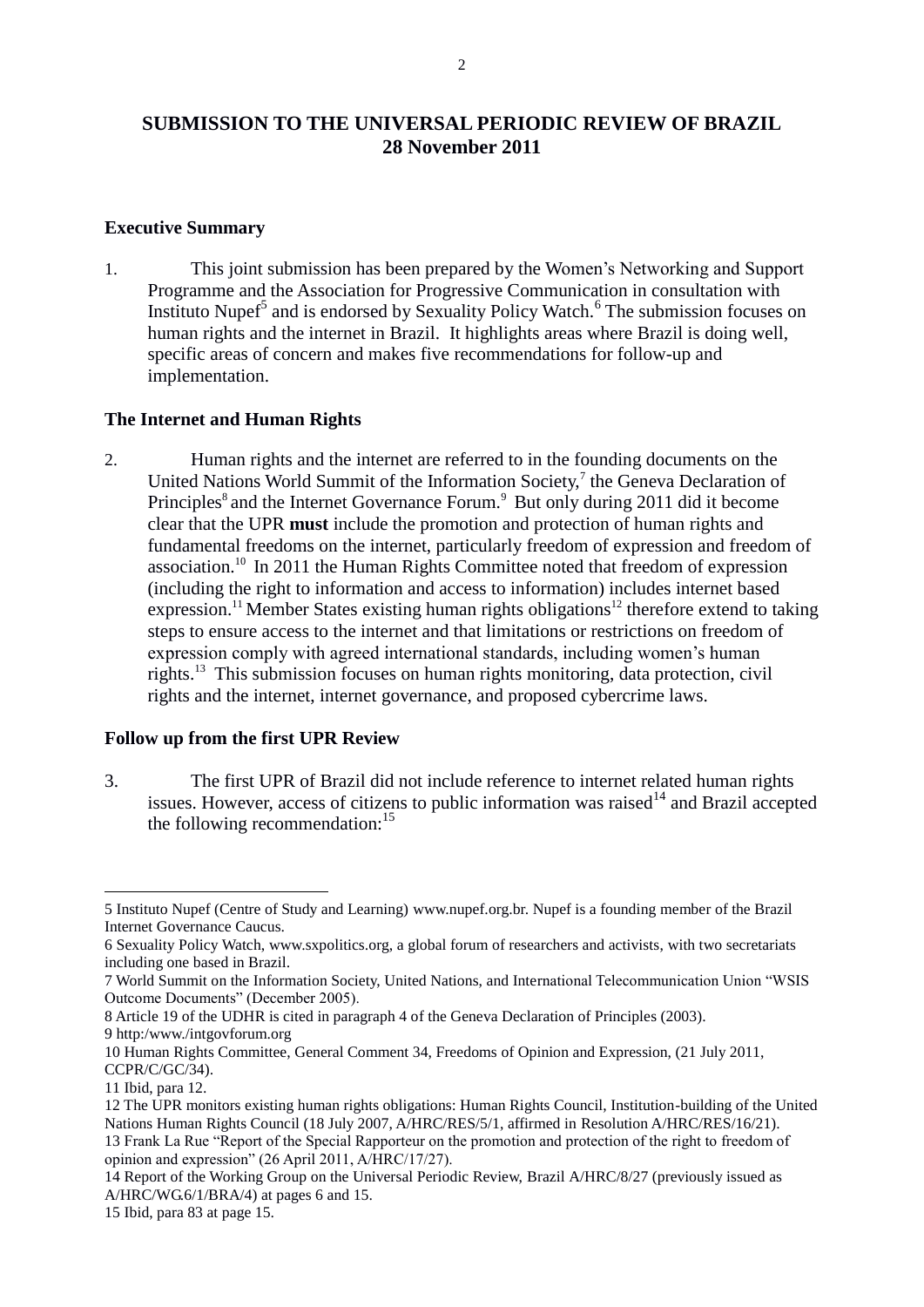#### **Recommendation 10:** Do its utmost to ensure that Congress adopt the law on access of citizens to public information (Peru);

- 4. Implementation of this recommendation has included the development of a draft Bill on the protection of personal data, including data stored electronically. The Bill has been open for public consultation in 2011. While the Bill has many good features, concerns have been expressed that the draft law does not adequately protect online personal data from inappropriate collection and retention in accordance with international privacy and human rights standards.<sup>16</sup> Brazil's laws on access to public information and protection of personal data must keep up to date with both technological developments and emerging human rights standards. We therefore **recommend** that the new law take into account General Comment 34 of the HRC.
- 5. In addition, during the first UPR review:  $17$

Brazil reinforced its commitment to create new tools for the internal monitoring of human rights. This would include a national system of human rights indicators and the elaboration of annual reports on the situation of human rights, taking into account, among other aspects, a follow-up of the UPR exercise.

- 6. During the implementation period the development of human rights indicators has failed to adequately take into account the need to monitor internet related human rights and freedoms such as freedom of expression, freedom of thought, privacy, access to information and women's human rights. Gender and race aspects must be taken into account as cross-cutting issues. Gender identity, reproductive rights, sexual rights are themes that have received increasing attention in recent years in Brazil particularly in the light of hate speech on internet. Research on the internet, gender and sexuality in Brazil (the EroTICs Brazil report) has highlighted that discourse on freedom of expression and privacy largely fails to make explicit the issues of gender and sexuality, particularly for lesbian, gay, bisexual, transvestite and transexual people.<sup>18</sup>
- 7. We **recommend** Brazil take into account the 2011 annual report of the Special Rapporteur on Freedom of Expression, as well as gender and race as cross-cutting issues, when developing national human rights indicators.

# **New and Emerging Areas**

<u>.</u>

# *Civil rights and the internet in Brazil*

8. Multi-stakeholder processes, including civil society groups, scholars, the private sector and government, have led the development of a unique civil rights framework for internet governance in Brazil. In 2009 the Brazil Internet Steering Committee developed 10 principles for Internet Governance in Brazil.<sup>19</sup> Strongly grounded in human rights and modelled on collaborative multi-stakeholder processes, the development of these principles underscored the central role of human rights in discussions in Brazil about the

<sup>16</sup> Grupo de Pesquisa em Políticas Públicas para o Acesso à Informação "Contribuição para a consulta pública sobre o Anteprojeto de proteção de dados pessoais" 28 April 2011 <www.gopai.usp.br> 17 Ibid, para 85, at page 1 6.

<sup>18</sup> Sexuality Policy Watch and Latin American Center on Sexuality and Human Rights. "Internet regulation and Sexual Politics in Brazil". In EROTICS: Sex, Rights and the Internet, Association for Progressive Communications, 2010. <www.apc.org/en/system/files/EROTICS.pdf>

<sup>19</sup> "Principles for the Governance and Use of the Internet in Brazil" <www. CGI.br>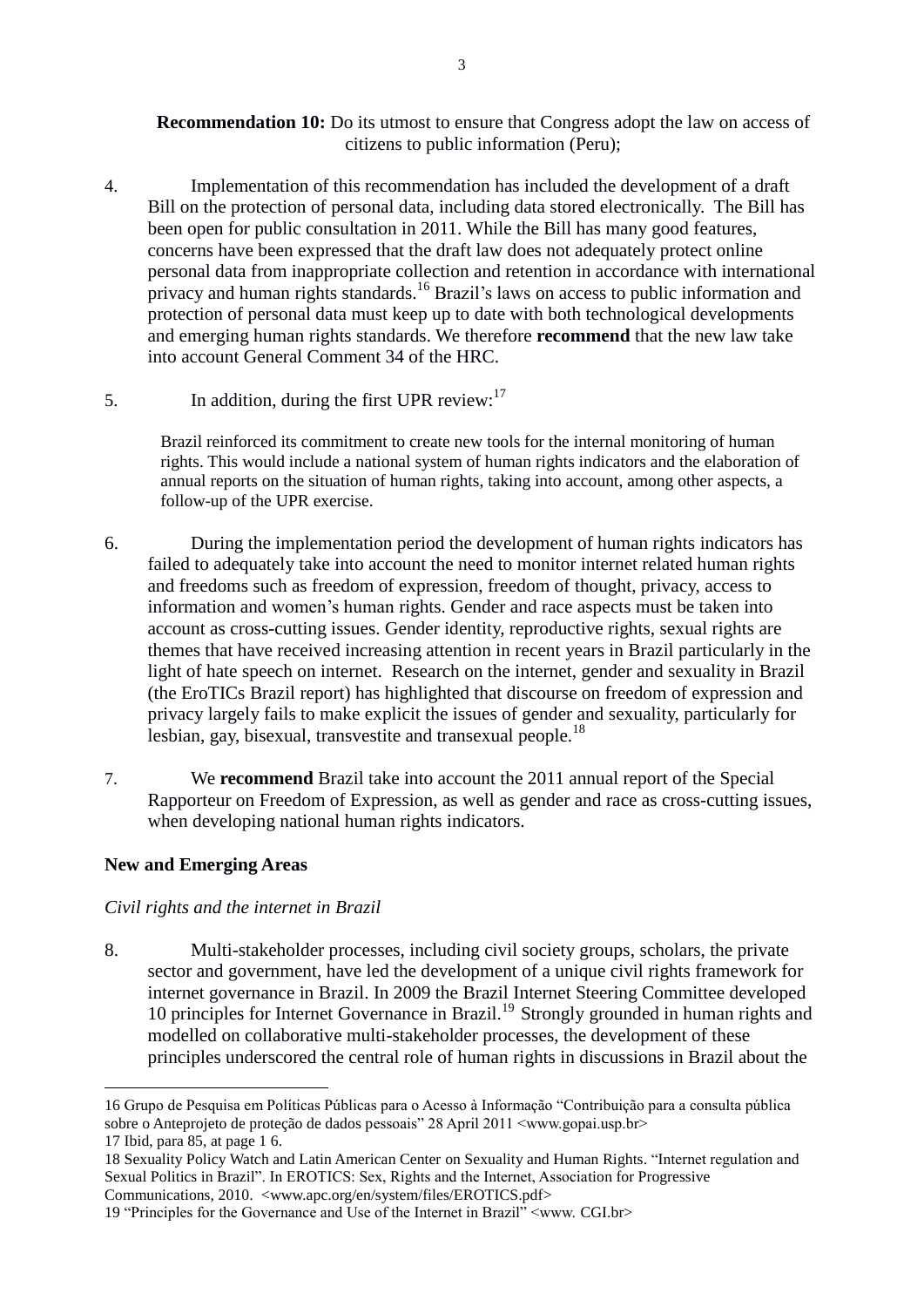internet, on-line content regulation and related telecommunications and infrastructure policy.

9. These principles and related processes also informed and heavily influenced the first draft of the Civil Rights Framework, known as the "Marco Civil da Internet". The Marco Civil da Internet was developed following many consultations online and offline and more than 800 submissions. The Bill includes a set of civil rights and responsibilities for internet users, sets strong net neutrality principles, and sets reasonable limitations of liability for user generated content.<sup>20</sup> The Bill is currently sitting before the House of Representatives for passage into law but its progress has stalled and, in light of other proposals, civil society groups are concerned that the Bill, which has widespread general support, will not be passed.

#### 10. We **recommend** that the Marco Civil da Internet be passed into law.

#### *Internet Governance*

- 11. Brazil unique national multi-stakeholder processes and principles for internet governance in Brazil have been commended in other global forums, such as the Internet Governance Forum. Brazil has also been an active participant in multi-lateral, bi-lateral and multi-stakeholder internet governance processes. When participating in internet governance related issues Brazil must promote and protect human rights.
- 12. Some civil society groups were therefore very concerned when the government of Brazil joined with the governments of India and South Africa to issue a joint statement on proposals in relation to internet governance and that statement included no reference to human rights.<sup>21</sup> Leaving aside those particular proposals, the absence of explicit connection with the Brazil civil rights framework and the 10 principles remains a concern. We therefore **recommend** that Brazil affirm its commitment to promoting and protecting human rights and multi-stakeholder processes in relation to all internet related policy and regulatory activities as well as internet governance matters.

# *Proposed Cyber Crime Legislation*

13. The development of cybercrime legislation has taken many years and has been very controversial.<sup>22</sup> In 2011 a bill is still pending in the Brazil House of Representatives that would criminalise many lawful online activities and which does not comply with the Civil Rights Framework. Proposed law PL84/99 would allow courts to apply criminal penalties to activities such as file sharing, peer to peer communications and the fair and lawful use of copyright works. Internet intermediaries such as internet service providers and online platform providers such as YouTube and Fickr, email service providers and others, would be obliged to collect and retain users' personal data for extended periods of time.

1

<sup>20</sup> Marco Civil da Internet, Brazil, PL 2126/2011.

<sup>21</sup> "IBSA Multi-Stakeholder Meeting on Internet Governance – Recommendations" (Sept 1-2 2011, Rio de Janeiro, Brazil).

<sup>22</sup> See, for example, the overview by Pablo Ortellado "From cybercrime to an internet civil rights framework" *Global Information Society Watch: Internet rights and democratisation - freedom of expression and freedom of association* (Association for Progressive Communications and Hivos, 2011) [www.giswatch.org](http://www.giswatch.org/)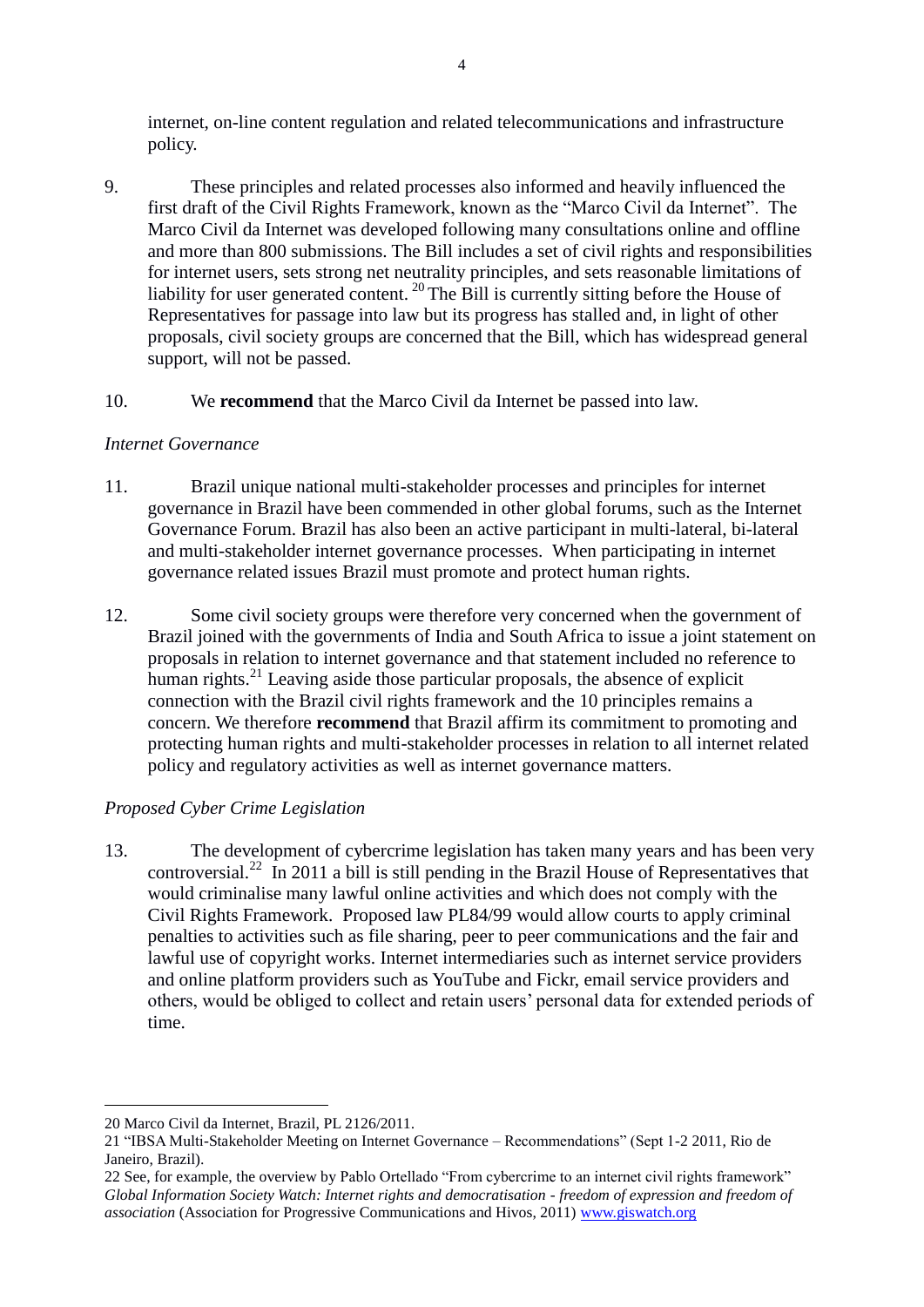- 14. There has been widespread opposition to these proposals on the grounds that the law would interfere with citizens' rights to free expression and privacy and would restrict the openness of the internet in Brazil. There is also concern that it does not comply with the Marco Civil da Internet Bill. In 2011 the Special Rapporteur on Freedom of Expression recommended (in relation to restriction of content on the internet and arbitrary filtering and blocking of online content) that such limitations on freedom of expression must comply with international human rights standards.<sup>23</sup>
- 15. We **recommend** the proposed cybercrime laws take into account the recommendations of the Special Rapporteur on Freedom of Expression on limitations on freedom of expression in relation to the internet and comply with these agreed minimum standards.

#### *The Internet and Sexual and Reproductive Rights*

- 16. Civil society groups have expressed serious concerns that some conservative groups are attempting to block access to information on abortion, in particular information that can help to reduce negative effects of incorrect use of medicines used in abortion procedures (such as misoprostol known by its trade mark Cytotec). The difficulty is that information provided by civil society groups and others can be regarded as being in breach of criminal law as Brazil has one of the most restrictive abortion laws in the world $^{24}$
- 17. Brazil must comply with the World Health Organisation standards on access to health information (which must be qualified information based on science, nondiscriminatory and open to access for all) and also promote and protect the privacy rights of individuals. Privacy rights in relation to access to health information must also encompass the right to confidentiality, particularly where reproductive rights are the basis for seeking such information.
- 18. With the advent of telemedicine and e-health programs there are growing numbers of digital data bases and retention of patient data. These pose serious risks unless strong measures are in place to protect the privacy and confidentiality between the patient and doctor (the communication between patient and doctor and personal data held by health agents and health sector personnel). The transfer and storage of a patient's personal data by third parties represent risks to secrecy and maintenance of patient confidentiality. The data collected in all stages of health system, including telemedicine and e-health services, must be kept confidential, given that it is only the patient which has the right to decide who is allowed to access his/her data according to the fundamental right to privacy set out in the Brazilian constitution, Art. 5th, para X.

# **Recommendations**

1

19. Take into account the 2011 annual report of the Special Rapporteur on Freedom of Expression on freedom of expression and the internet as well as gender and race as crosscutting issues when developing national human rights indicators.

<sup>23</sup> Frank La Rue "Report of the Special Rapporteur on the promotion and protection of the right to freedom of opinion and expression" (26 April 2011, A/HRC/17/27) in paras 68-71 at pages 18-19.

<sup>24</sup> Magaly Pazello. 2010 "Internet, restrição de informações e acesso ao misoprostol". *Aborto Medicamentoso no Brasil*. São Paulo, Oficina Editorial, p. 81-119